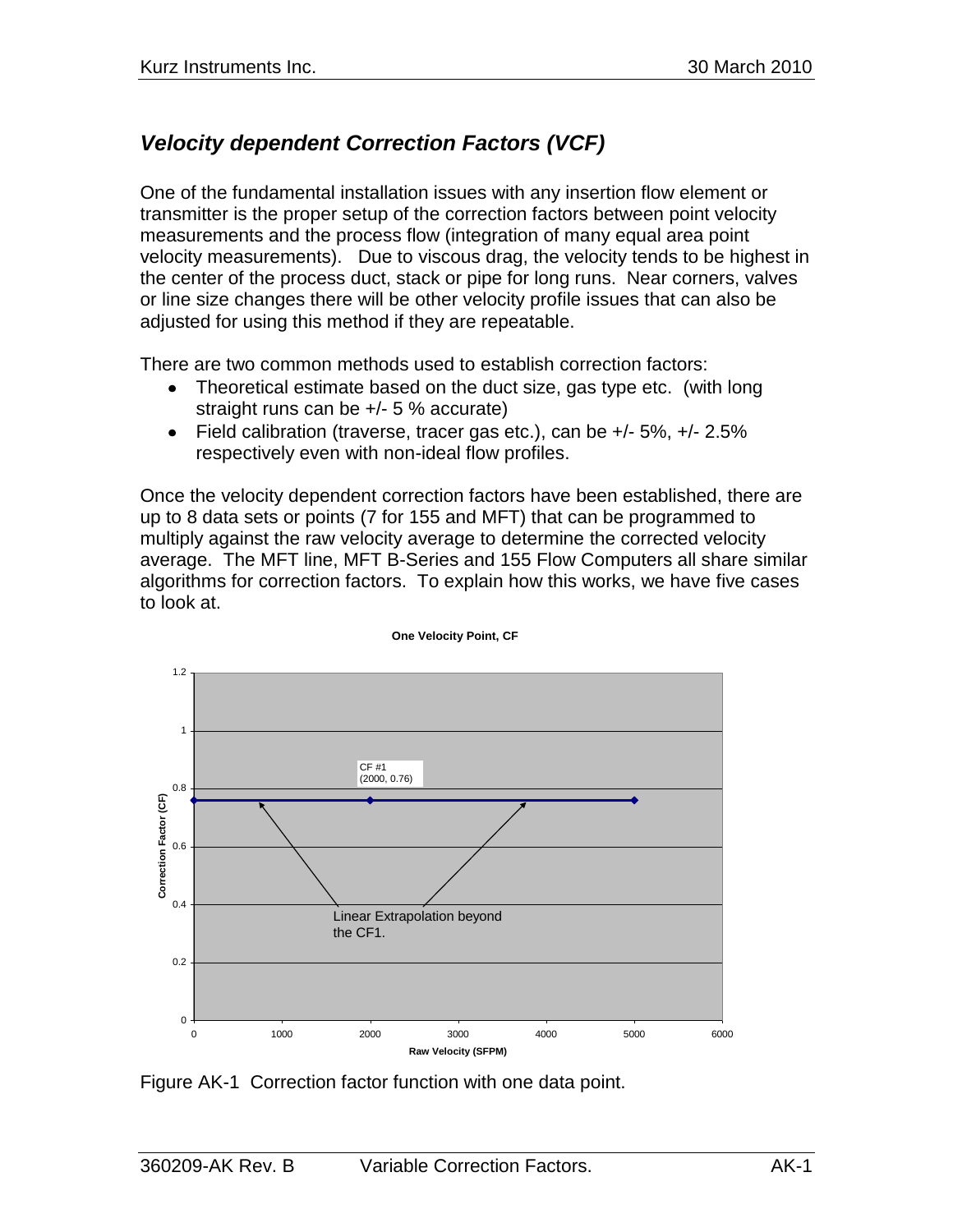In the case of one data point we see this correction factor applies to all velocities above and below the value entered. It therefore does not matter what velocity is used to enter the correction factor.



**Two Velocity Points, CF**

Figure AK-2. Correction Factor function with two data points.

When two correction factors are entered, a simple straight line is used between these points which also applies above and below the values entered as shown in Figure AK-2.

When three correction factors are entered, there are two straight lines used. The first line is based on CF1 and CF2 and applies between these points and at velocities below this. The second line is base on CF2 and CF3 and all points above these velocities as shown in Figure AK-3.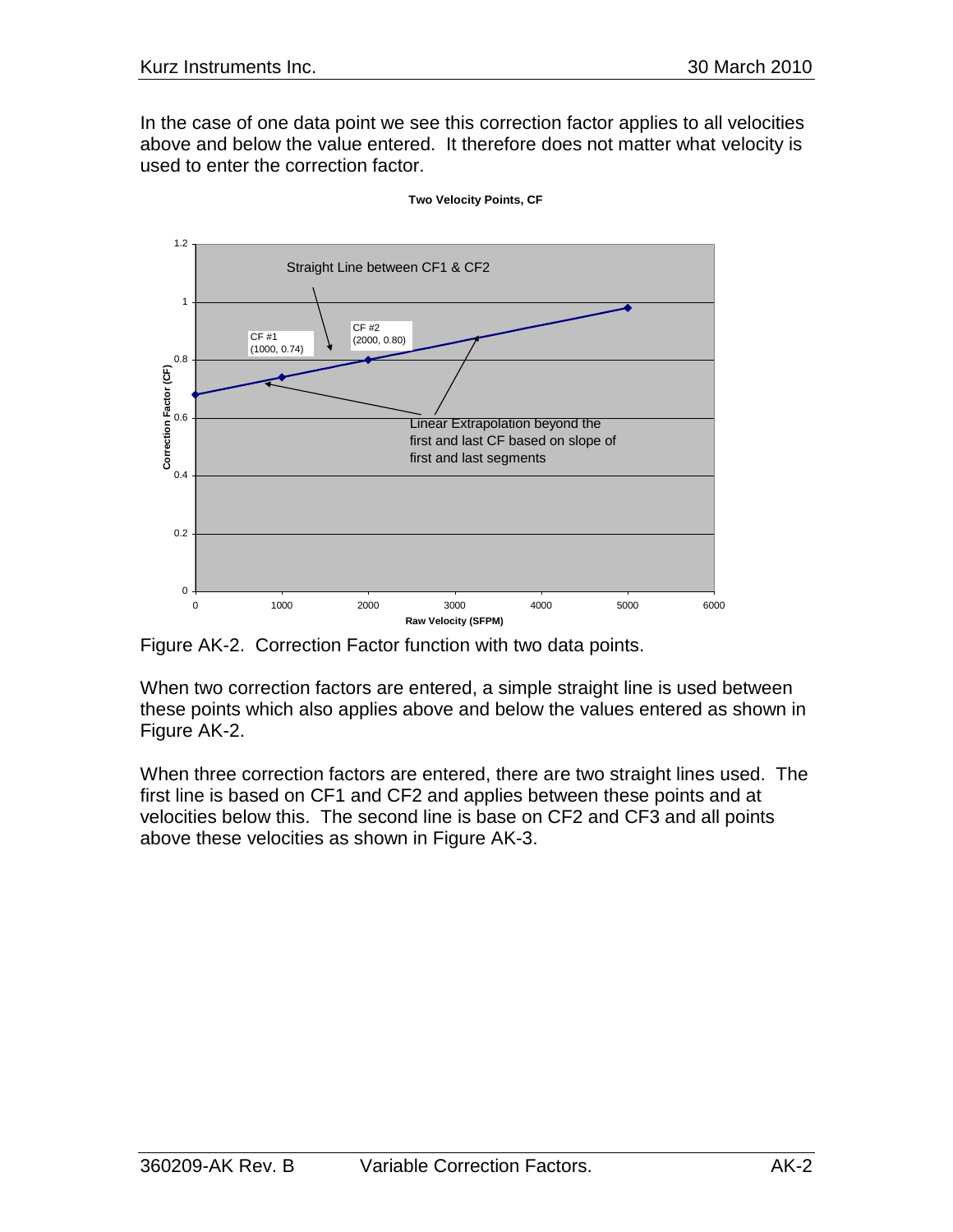

**Three Velocity Points, CF**

Figure AK-3. Correction Factor function with three data points.

#### **Warning**

**If points are placed too close in velocity to each other with CF that vary too much, you will get very large swings in the CF, especially with velocities outside or beyond lower and upper end points.** 

## **Recommendations**

**It is recommended that all correction factors be inspected in a spreadsheet for their smoothness before programming into a Kurz flow meter or flow computer.**

**Alternately, set the first CF at 0 velocity and the last at the Max. velocity so you are never extrapolating from the slope of the first and last segments. This ensures the CF is a reasonable value over the velocity range of interest.**

If four points or more are used, the correction factors for the center points are second order smooth curves in the 155 flow computer. The first and last segments are still straight lines as well as velocities above and below the first and last points as shown in Figures AK-4 and AK-5. The MFT and MFT B-Series use the linear line segment method described for three data points even when four or more points are entered.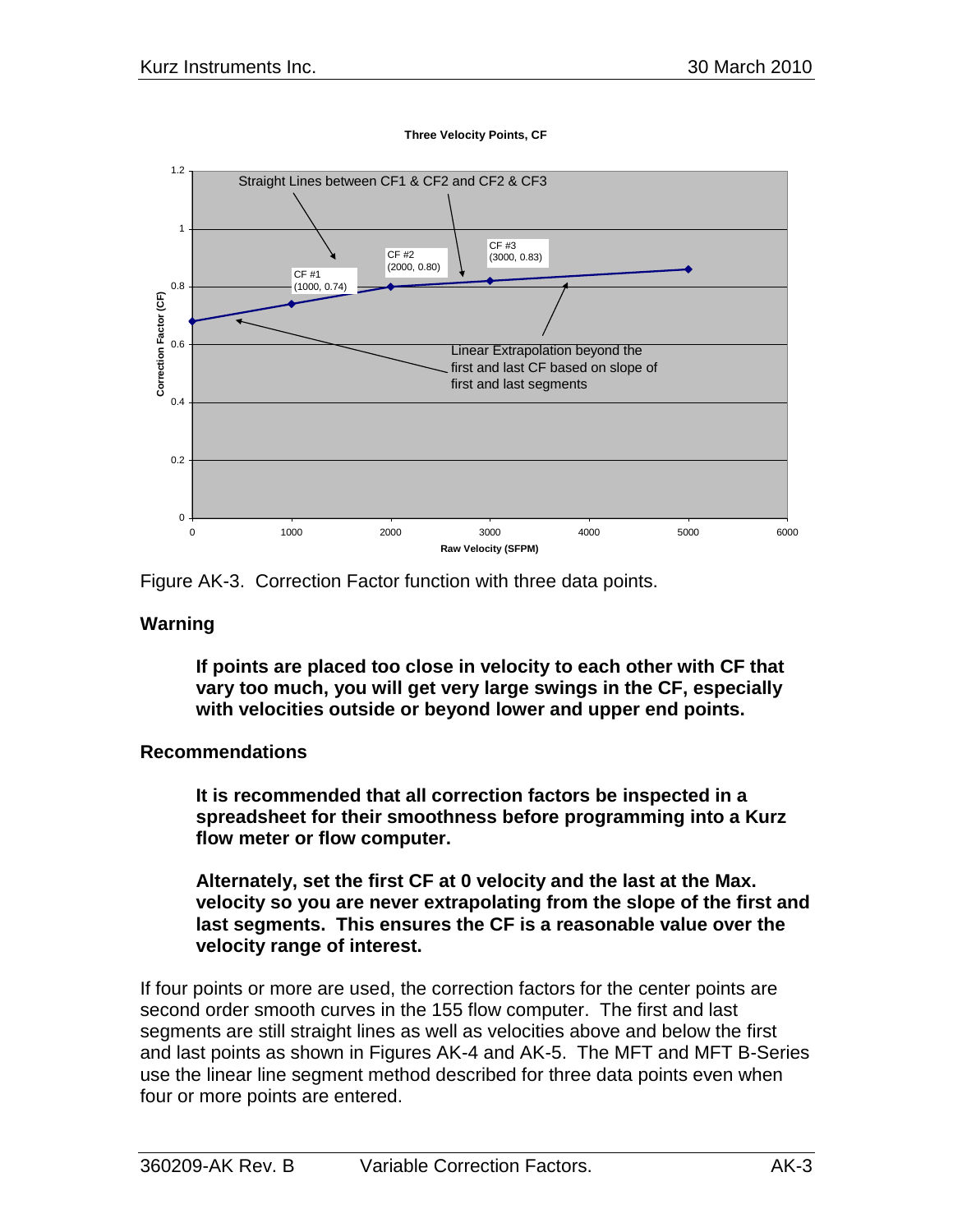

**Four Velocity Points, CF**

Figure AK-4. Correction Factor function with four data points. 155 only.



**Seven Velocity Points, CF**

Figure AK-5. Correction Factor function with five data points. 155 only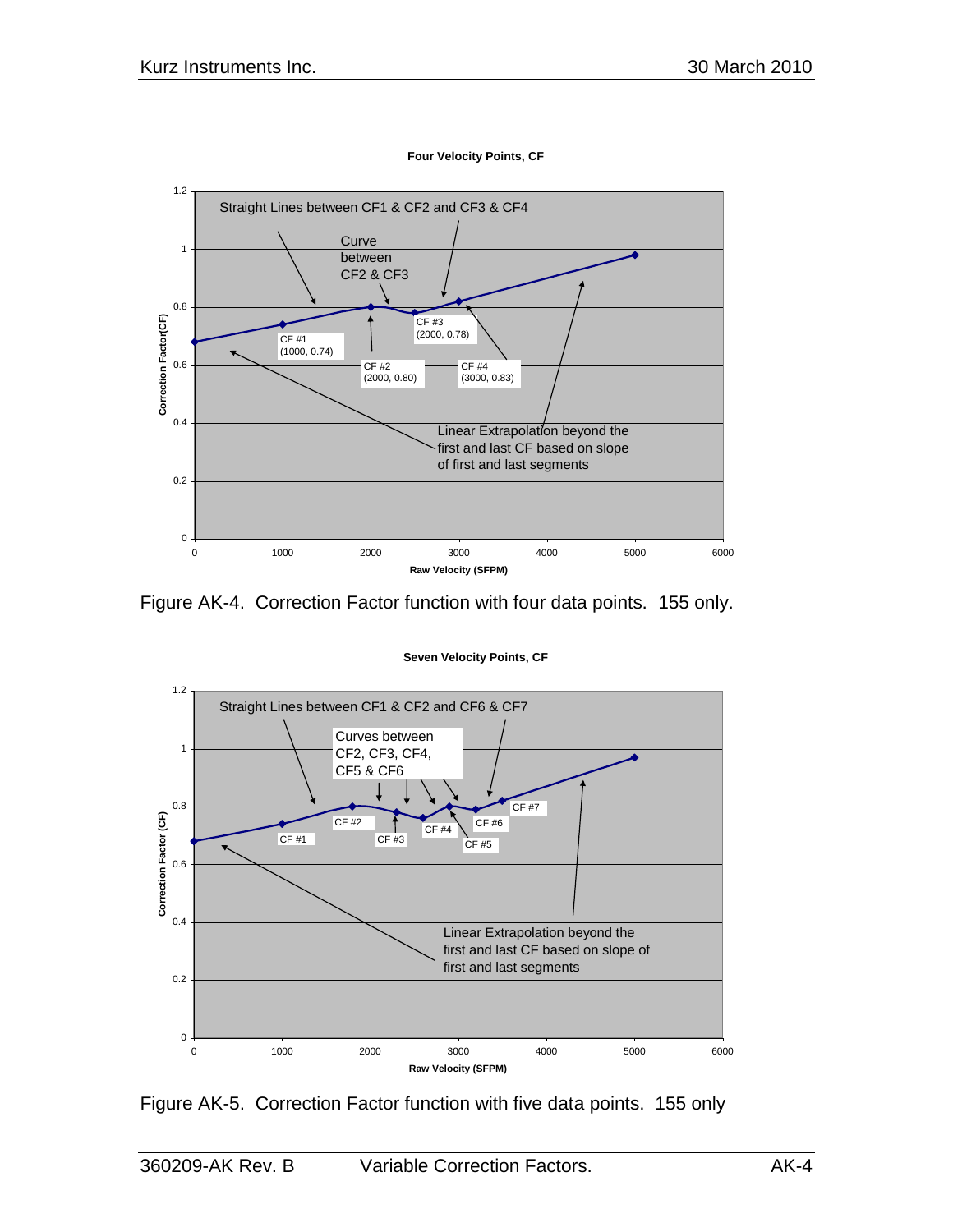# *User Menus for Variable CF*

Before looking at the meter's onboard menus to enter the correction factor data, we need to understand some nomenclature first.

## **Nomenclature**

The variable correction factor examples shown in Figures AK-1 to AK-5 have a CF at velocity X. However, the flow meter's onboard menus to enter this data are based on two velocity numbers, the reference velocity (R) at the observed velocity data (D) as shown in Table AK-1.

| Data | R (MFT & MFT B) | D (MFT & MFT B)  |      |
|------|-----------------|------------------|------|
| Set# | Vrm (155)       | <b>Vds (155)</b> | СF   |
|      |                 |                  |      |
|      | 740             | 1000             | 0.74 |
| 2    | 1440            | 1800             | 0.8  |
| 3    | 1794            | 2300             | 0.78 |
| 4    | 1976            | 2600             | 0.76 |
| 5    | 2320            | 2900             | 0.8  |
| 6    | 2528            | 3200             | 0.79 |
|      | 2870            | 3500             | 0.82 |

Table AK-1 Comparison of Reference velocity (**R or Vrm**), Observed velocity Data (**D or Vds**) and computed **CF**

Collecting the data then graphing it in a spreadsheet requires making a new column as shown above,  $CF = R/D$ . Then the graph of  $CF$  vs. D can be drawn to ensure it is smooth and extrapolates to lower and higher velocities as needed.

The 155 multipoint flow computer uses indicated velocity data for each input channel associated with a meter as well as the process average velocity. The extra data is used to make the best correction factor estimate possible if a sensor is "kicked out" or removed from the average. Table AK-2 compares this nomenclature between the single point and multipoint meters.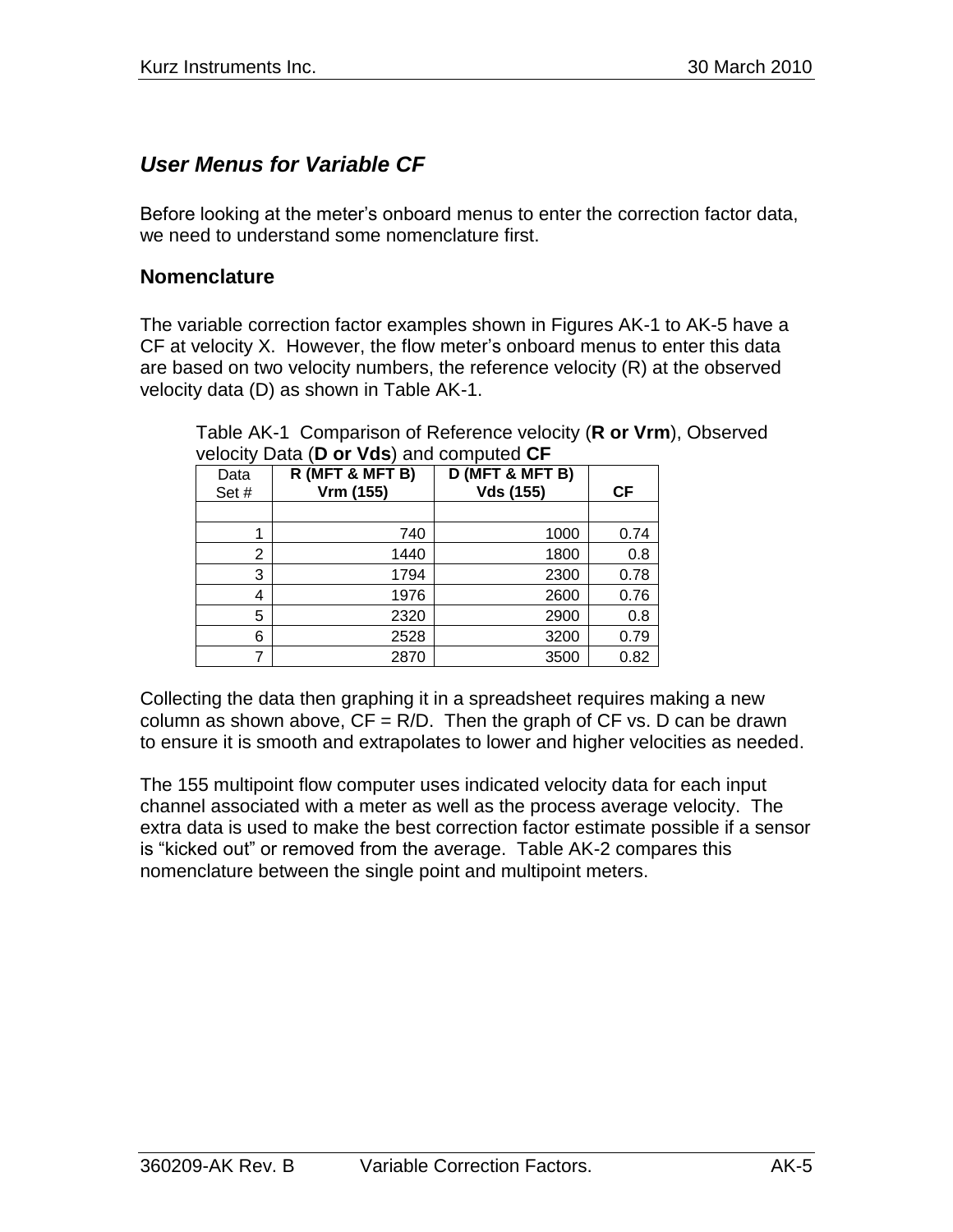| Table AK-2. Three velocity data set comparisons of the data needed for a |                                                                                                                                                                                                                                                                                                                                                                                                                                                                                                                                                          |  |  |  |
|--------------------------------------------------------------------------|----------------------------------------------------------------------------------------------------------------------------------------------------------------------------------------------------------------------------------------------------------------------------------------------------------------------------------------------------------------------------------------------------------------------------------------------------------------------------------------------------------------------------------------------------------|--|--|--|
| four sensor 155 multipoint system and a single point MFT or MFT B meter. |                                                                                                                                                                                                                                                                                                                                                                                                                                                                                                                                                          |  |  |  |
|                                                                          | $\bigcup_{\alpha} \bigcup_{\alpha} \bigcup_{\alpha} \bigcup_{\alpha} \bigcup_{\alpha} \bigcup_{\alpha} \bigcup_{\alpha} \bigcup_{\alpha} \bigcup_{\alpha} \bigcup_{\alpha} \bigcup_{\alpha} \bigcup_{\alpha} \bigcup_{\alpha} \bigcup_{\alpha} \bigcup_{\alpha} \bigcup_{\alpha} \bigcup_{\alpha} \bigcup_{\alpha} \bigcup_{\alpha} \bigcup_{\alpha} \bigcup_{\alpha} \bigcup_{\alpha} \bigcup_{\alpha} \bigcup_{\alpha} \bigcup_{\alpha} \bigcup_{\alpha} \bigcup_{\alpha} \bigcup_{\alpha} \bigcup_{\alpha} \bigcup_{\alpha} \bigcup_{\alpha} \bigcup$ |  |  |  |

|                     | <b>Velocity Data</b> | Reference      | Indicated            |
|---------------------|----------------------|----------------|----------------------|
|                     | Set#                 | Velocity       | Sensor               |
|                     |                      | Average        | <b>Velocity Data</b> |
| 155 *               | 1                    | Vrm1           | Vds1 CH A            |
| $CF$ type $= CCF$   |                      |                | Vds1 CH B            |
|                     |                      |                | Vds1 CHC             |
|                     |                      |                | Vds1 CHD             |
|                     | $\overline{2}$       | Vrm2           | Vds2 CHA             |
|                     |                      |                | Vds2 CHB             |
|                     |                      |                | Vds2 CHC             |
|                     |                      |                | Vds2 CHD             |
|                     | 3                    | Vrm3           | Vds3 CHA             |
|                     |                      |                | Vds3 CHB             |
|                     |                      |                | Vds3 CHC             |
|                     |                      |                | Vds3 CHD             |
| <b>MFT</b> series   | 1                    | R <sub>1</sub> | D <sub>1</sub>       |
| 454FT,              | $\overline{2}$       | R <sub>2</sub> | D <sub>2</sub>       |
| 504FT, 534FT        | 3                    | R <sub>3</sub> | D <sub>3</sub>       |
| K-BAR-2000          |                      |                |                      |
| 2440                |                      |                |                      |
| <b>MFT B-Series</b> | 1                    | R <sub>1</sub> | D <sub>1</sub>       |
| 454FTB              | $\overline{2}$       | R <sub>2</sub> | D <sub>2</sub>       |
| 504FTB              | $\overline{3}$       | R <sub>3</sub> | D <sub>3</sub>       |
| 534FTB              |                      |                |                      |
| <b>K-BAR-2000B</b>  |                      |                |                      |

\* The 155 supports two formats of CF, one called CCF and the other VCF. The recommended method with the 155 is CCF and it works as shown in Table AK-2 and matches the MFT line nomenclature as shown. The VCF type is not recommended with the multipoint 155 systems and is not described here.

## **Correction Factor Menus**

The Correction Factor (CF) menus are found under *Program Mode.* The 155 flow computer menus are found in the [360204-6.81](360204-6.81%20Summary%20Guide%20-%20Series%20155.pdf) summary guide.

The 155 supports both a "BIAS" correction factor which is a velocity independent correction factor, just like having one data set and the multiple velocity dependent correction factors.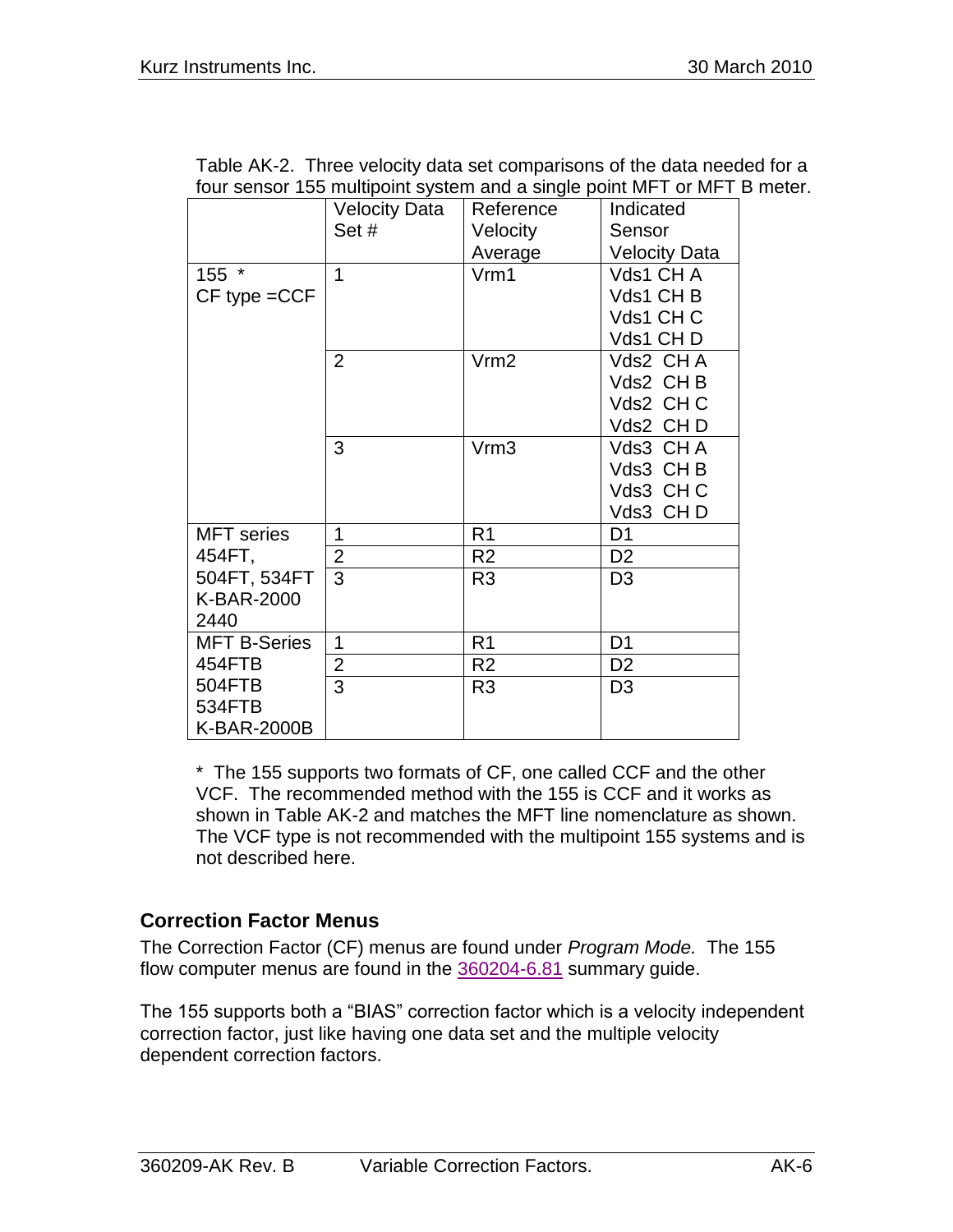In addition to the velocity independent and the multiple velocity dependent correction factors, the MFT line and MFT B-Series also have a sensor blockage correction factor SBCF which is based on the probe support diameter, insertion depth and duct area. It is a number < 1.0 that accounts for the area blockage caused by the probe support and sensor window. The SBCF is automatically recalculated whenever the user changes the insertion depth or duct (flow) area.

## **MFT B-Series Meter Correction Factors**

Once the field calibration process [\(CAL-016\)](CAL-016.pdf) is complete and the correction factors are reviewed on a spreadsheet, it is safe to enter this data into the flow meter. Then the indicated flow reading will match the reference method flow data resulting in the best absolute accuracy.

## **Velocity Independent Correction Factor**

The Field Calibration Correction Factor is a velocity independent correction factor which is useful to "tune" the meter without having to re-enter a whole set of correction factors from a field calibration. The Flow Correction Factor Setup is available in *Program Mode*. Enter *Program Mode*, press **P**, the **654321** access code, and **E**. Press **2** to invoke the *Quick Jump* option entry method and select **Option #3** for the Flow Calibration CF Setup menu. If the meter is an Insertion Type flow meter, the meter will display the Sensor Blockage Correction Factor. Press **P** to advance to the next setup screen.

|     | SENS BLOCKAGE CF |
|-----|------------------|
| IS. | 0.99947          |

The meter prompts for the Field Calibration Correction Factor as follows

|           | FIELD CALIB CF |  |
|-----------|----------------|--|
| >1.000000 |                |  |

Use the numeric keys and the decimal key to enter a different correction factor and press **E** to accept the new value or press **P** to skip the entry and keep the current value. The Field Calibration CF should be a value between 0.01 to 10.0. The factory default is 1.00.

Press **H** to return to the *Program Mode* option entry screen.

## **Velocity Dependent Correction Factor**

The velocity dependent correction factors are entered in *Program Mode*. Enter *Program Mode*, press **P**, the **654321** access code, and **E**. Press **2** to invoke the *Quick Jump* option entry method and select **Option #15** for the Variable Flow Correction Factor setup menu. The meter first prompts for the number of correction factor data sets to be used